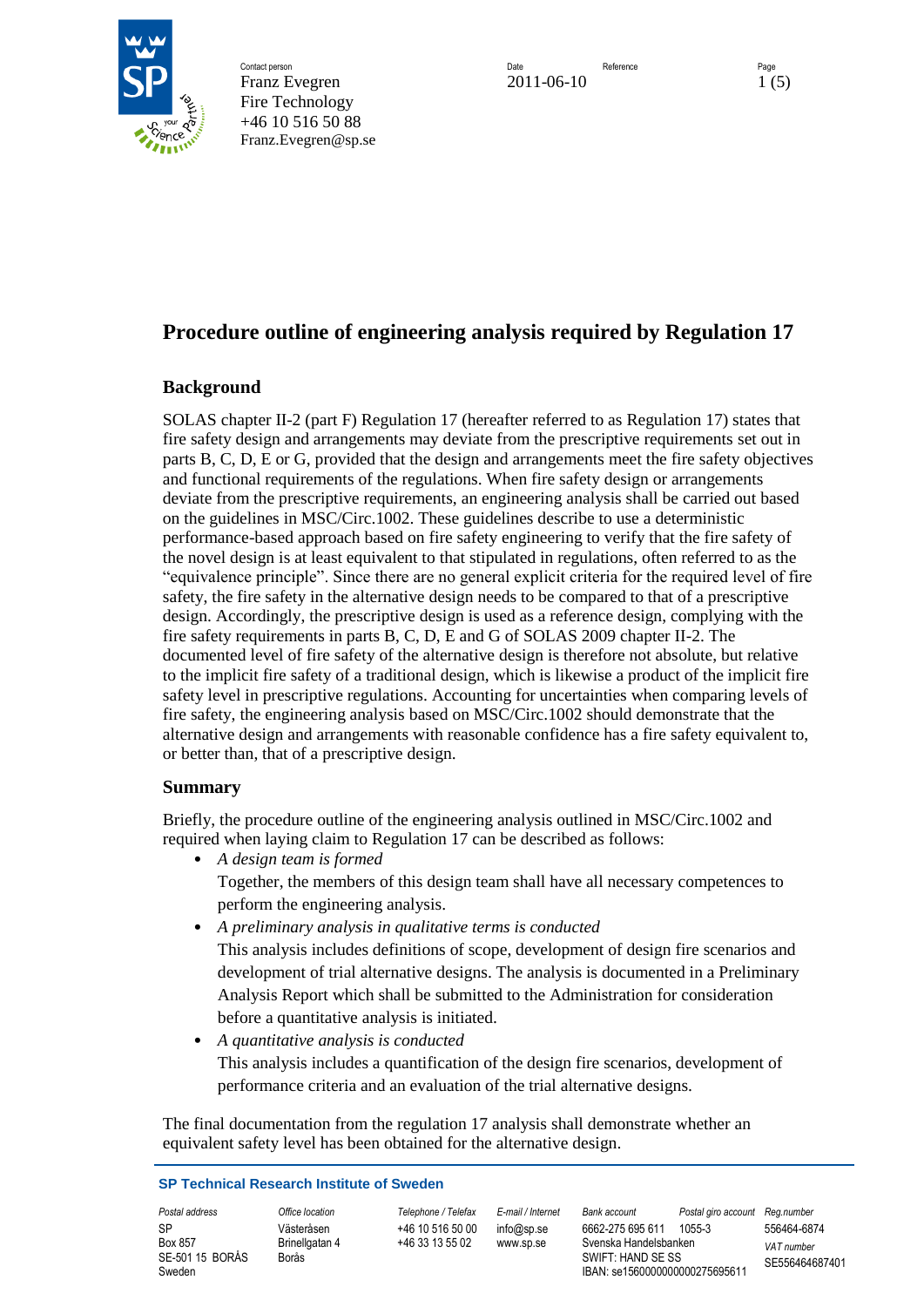

# **Description of the analyses**

Below follows a more detailed description of the analyses to be performed according to MSC/Circ.1002.

The general scope is often known before the engineering analysis according to MSC/Circ.1002 is initiated. If that is the case a design can be formed which shall have all the necessary competences to perform the analysis. When the needs for verification are more established throughout the process the design team may need to be reformed.

### *The preliminary analysis in qualitative terms*

The general procedure of the preliminary analysis in qualitative terms to be performed by the design team commences by definitions of scope. The overall scope of the design changes is first outlined, followed by a description of the base design. When these have been defined follows an investigation of affected fire safety regulations, which is meant to clarify the needs for verification. The evaluations in this step of the process are qualitative and comprise the evaluation of prescriptive requirements and associated functional requirements required. The fire safety objectives and functional requirements may also be evaluated. All identified pros and cons regarding fire safety with the base design in relation to the prescriptive design are collected in a so called Procon List in order to keep track of all identified differences in fire safety. This list will be of significant value when forming fires scenarios.

> • Formation of design team Definitions of scope • Scope definition • Definition of base design • Evaluation of prescriptive requirements and associated functional requirements Development of fire scenarios · Identification of fire hazards • Enumeration of fire hazards • Selection of fire hazards · Specification of Design Fire Scenarios Development of trial alternative designs

*Process of the preliminary analysis in qualitative terms.*

The first step in the development of fire scenarios is to perform an identification of fire hazards. This is a systematic brainstorming session where the fire safety of each of the concerned spaces is thoroughly investigated to identify fire hazards. The process is carried out by the multidisciplinary design team selected for this specific design case and results in a tabulation of fire hazards. These are used to estimate fire risk indices of the affected spaces, to get an indication of the distribution of fire risks in the novel design, i.e. an enumeration of fire hazards.

Differences in fire safety between the base design and a prescriptive design should hitherto also have been added and ranked in the Procon List. As many of those as possible are now to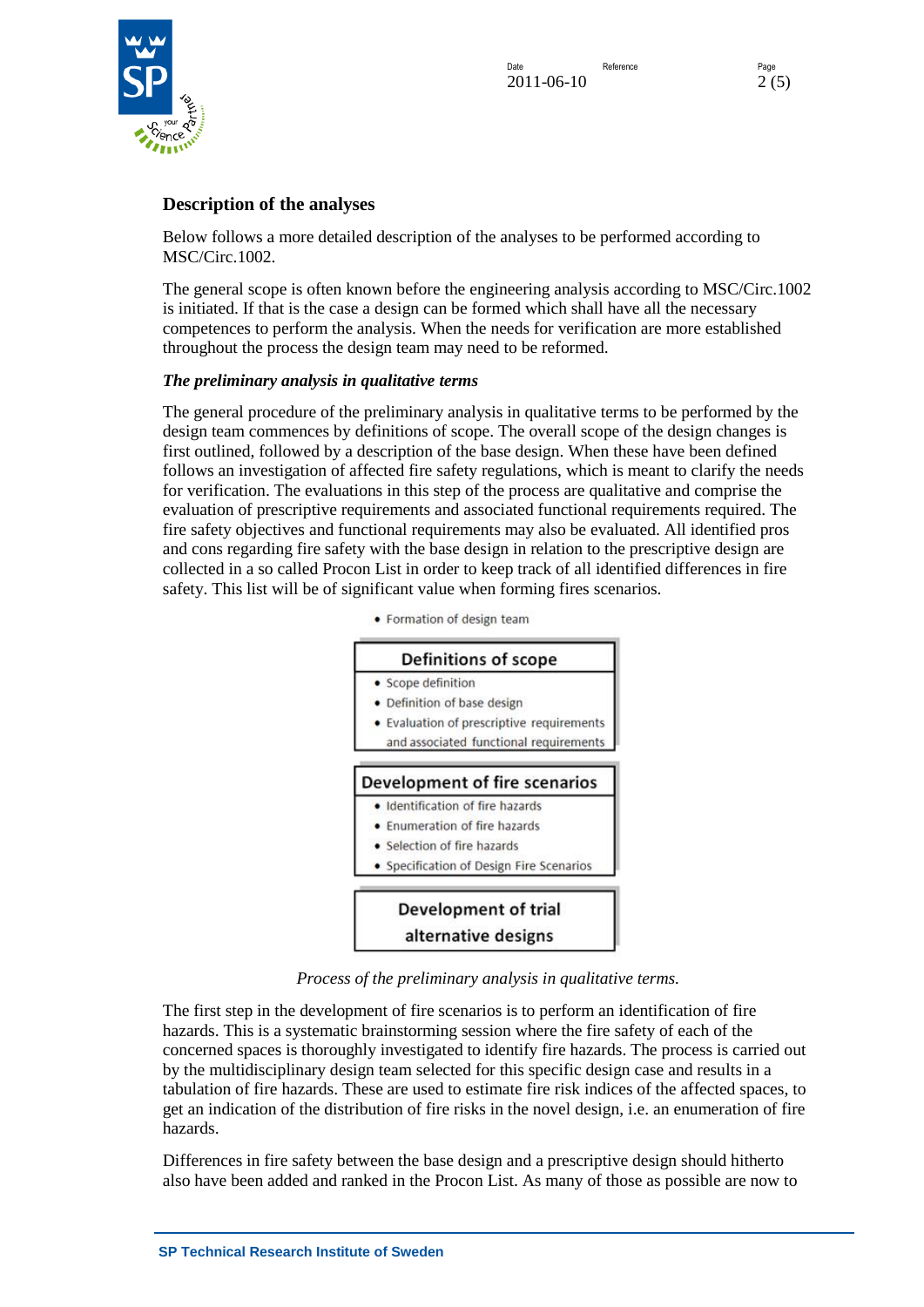

be included when selecting fire hazards to determine representative fires and failure modes, which will form fire scenarios.

A range of the largest and most probable enumerated fire hazards are thereafter determined. Throughout the selection process it will be kept in mind to primarily select fire hazards that represent differences in fire safety between the novel and the reference design. Characteristic fire load density, HRR, smoke production etc. Of the particular type of space and different failure modes (e.g. failure of sprinkler system, detection or closed door) are some of the fire hazards that will be selected to specify the fire scenarios. Significant differences in fire safety on the Procon list that have not been included in the representative fire scenarios will need special attention in the proceeding assessment.

Throughout the foregoing analyses, another list should have been managed. It consists of RCM's (risk control measures) that have been identified as possible to mitigate consequences or the occurrence of fire. The list is used as foundation for the development of trial alternative designs where RCM's are composed to make up different RCO's (risk control options). Applied to the base design suitable RCO's will be selected to make up the trial alternative designs which will be subject to evaluation through the fire scenarios in the quantitative analysis. The documentation of the above described process in a preliminary analysis report closes the preliminary analysis in qualitative terms. The preliminary analysis report is to be submitted to the Administration for consideration and needs to be approved before the quantitative analysis is initiated.

### *The quantitative analysis*

The steps in the quantitative analysis are to a large degree integrated. The first goal is however to quantify the design fire scenarios. When the novel spaces, conditions and systems have been taken into account to make up specific scenarios, this is often done by calculating probability and consequence of each scenario (see figure). Since specific statistical data seldom exists, failure models are often necessary to estimate the probabilities. Fault tree analysis (FTA) is a popular method used to models failure possibilities for scenario events and to quantify failure probabilities. Some examples of inputs to an FTA are enumerated in section E in figure 7.6. These may, however, also provide sufficient information regarding the probabilities, and an FTA is in those cases unnecessary.



*Description of the quantification of fire scenarios through an event tree.*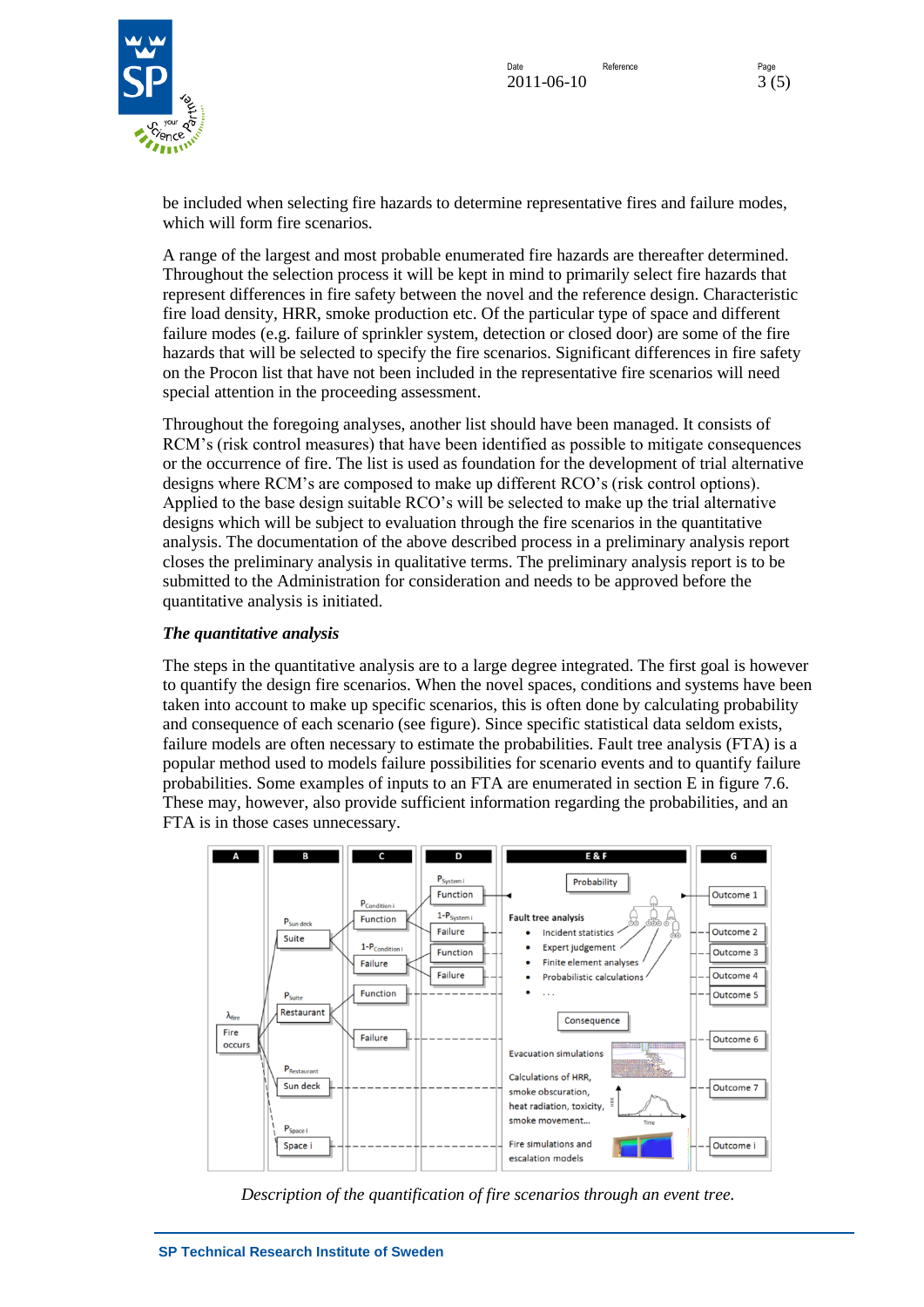



The quantification of consequences takes many calculations into account. A starting point is to establish conservative but probable diagrams describing the heat release rate per time unit, depending on the available initial fuels, the fire load, ventilation conditions etc. In certain cases, fire tests and experiments may be necessary to properly predict the fire characteristics. In other cases it may be sufficient to model the fire through calculations and simulations. The approach thereafter is commonly to compare estimations of the conditions in the affected compartments with evacuation simulations. Parameters describing the conditions in compartments affected by smoke or fire are e.g. heat radiation, toxicity, smoke obscuration and the temperature and height of the smoke layer. Transient calculations of these parameters will settle when the conditions will be inhabitable. This time will be compared with the calculated time for escape (there are also some other factors necessary to take into account, such as the reaction time and the fact that many passengers tend to stay in their cabins when the alarm sounds). Comparing the analyses will settle a number of expected casualties, i.e. the consequences of the specific scenario. In other cases simpler analyses may be sufficient, only estimating the probability or time till a certain condition has occurred; e.g. fire or smoke spread to the adjacent compartment or a certain temperature in the smoke layer. The calculated results are summarized as the outcome of the scenario. Regardless of the calculation procedures utilized to estimate the results, a sensitivity analysis should be conducted to determine the effects from uncertainties and limitations in input parameters. Since several extensive evaluations are necessary for each considered scenario it is essential to select the range with care. Some will affect the result more than others and the labour of the analysis will to a large degree depend on the number of scenarios.



*Process of the quantitative analysis.*

The quantified outcomes above are now to be merged into risk measures. Performance criteria and safety margins are settled upon when it is clear what risk measures, or parameters for comparison, that will be used in the specific design case. This is generally done as soon as possible in the above process. Estimations from probabilistic risk analyses are commonly presented in the risk measures "individual risk" and "societal risk". In risk management "individual risk" is normally defined as the probability for an individual, situated in a specific area for a year, to be exposed to inhabitable conditions from possible accidents scenarios. Being in a space for one year where the individual risk is  $10^{-4}$  implies the probability to die is one in ten thousand. The individual risk is independent from the possible number of exposed people and reveals nothing on the extent of damage to society. "Societal risk" on the other hand, concerns the total risk to human life in the areas affected by the possible fire scenarios. If one million people are situated in an area for a year where the individual risk is  $10^{-4}$ , then the societal risk is 100. Societal risk is typically expressed as the expected number of fatalities in a year of operation or illustrated in a FN diagram. What is notable concerning the expected